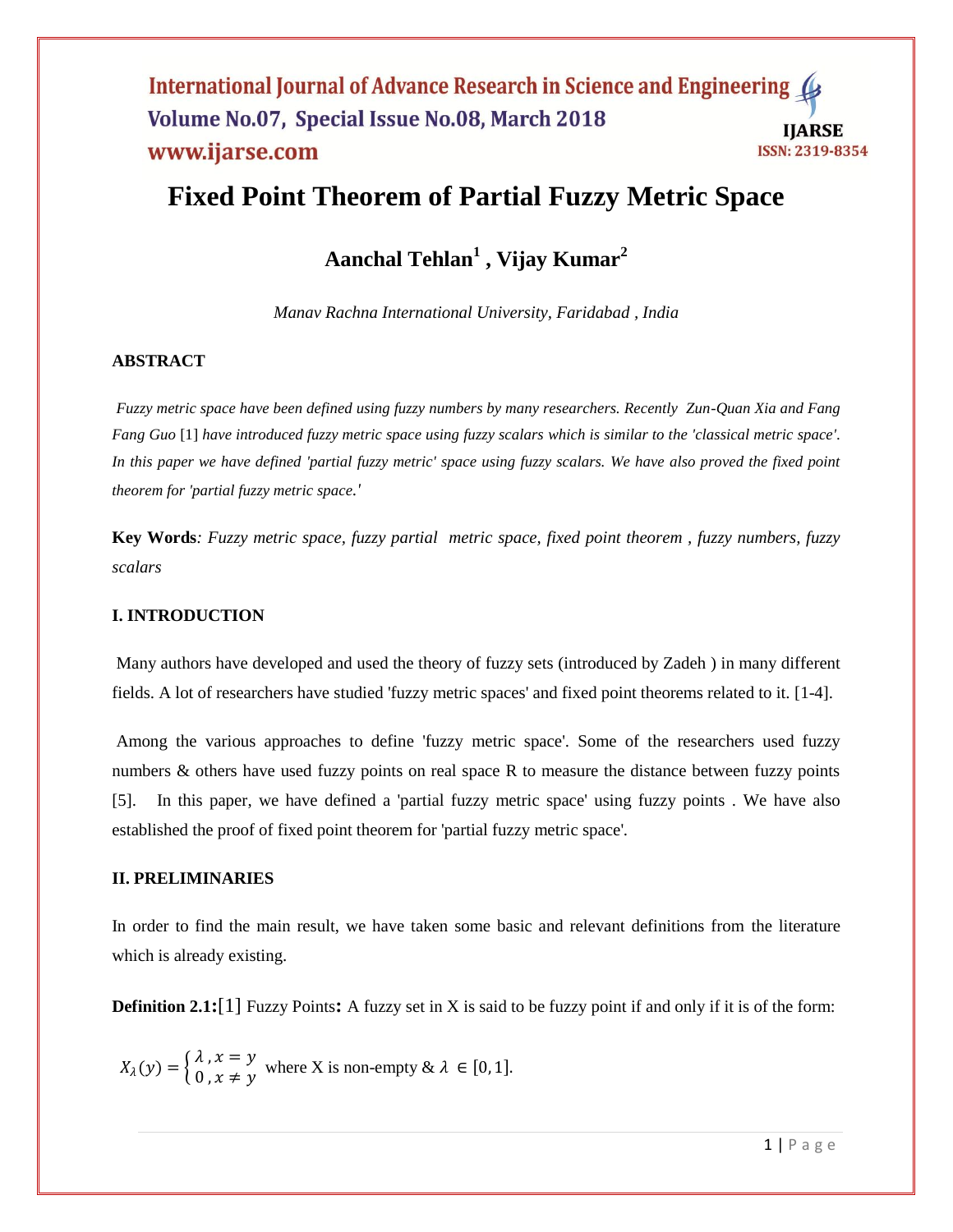We denote set of fuzzy points as  $(x, \lambda)$ .

**Definition 2.2** :[2] Fuzzy Scalars: Let  $(x, \lambda)$  and  $(y, \gamma)$  be fuzzy points. Then they are fuzzy scalars if they satisfy the following conditions:

- (a)  $(a, \lambda) \ge (b, \gamma)$ , if  $a > b$  or  $(a, \lambda) = (b, \gamma)$ .
- (b)  $(a, \lambda) \le (b, \gamma)$ , if  $a \ge b$ .
- (c) (a,  $\lambda$ ) is non-negative if a  $\geq$  0.

Set of all fuzzy points on X is denoted as  $P_F(X)$ . Whenever  $X = R$  set of fuzzy points will be set of fuzzy scalars denoted as  $S_F(R)$  and  $S_F^+(R)$  is the set of all non negative fuzzy scalars.

**Definition 2.3:** Consider X as a set which is non-empty and also consider a mapping  $p_F$ :  $P_F(X)$  ×  $P_F(X) \to S_F^+(R)$ . Then we say that  $(P_F(X), p_F)$  is a 'partial fuzzy metric space' if for any  $(x, \lambda)$ ,  $(y, \gamma)$ ,  $(z, \rho)$ C  $P_F(X)$ ,  $p_F$  satisfies the below mentioned conditions:

i. 
$$
x = y \le p_F((x, \lambda), (x, \lambda)) = p_F((x, \lambda), (y, \gamma)) = p_F((y, \gamma), (y, \gamma))
$$

ii. 
$$
p_F((x, \lambda), (x, \lambda)) \leq p_F((x, \lambda)(y, \gamma))
$$

iii. 
$$
p_F((x,\lambda),(y,\gamma)) = p_F((y,\gamma),(x,\lambda))
$$

iv.  $p_F((x, \lambda), (y, \gamma) \le p((x, \lambda), (z, \rho)) + p_F((z, \rho), (y, \gamma)) - (p_F(z, \rho), (z, \rho))$ 

A fuzzy partial metric space is a pair  $(X, p_F)$  such that X is a non-empty set &  $p_F$  is a partial metric on X.

**Definition2.4:** Any sequence  $\{(x_n, \lambda_n)\}\$ in a fuzzy partial metric space  $(P_F(x), p_F)$  converges to a particular point  $x \in X$  if and only if  $\lim_{n \to \infty} p_F((x_n, \lambda_n), (x, \lambda)) = p_F((x, \lambda), (x, \lambda)).$ 

**Definition 2.5:** Any sequence  $\{(x_n, \lambda_n)\}\$ in a fuzzy partial metric space  $(P_F(x), p_F)$  is called a cauchy sequence if there exists a finite  $\frac{dt}{n,m\to\infty} p_F(x_m,\lambda_m), (x_n,\lambda_n)$  for all  $m, n \in \mathbb{N}$ .

**Definition 2.6:** A partial fuzzy metric space is complete if every cauchy sequence  $\{(x_n, \lambda_n)\}$  converges in  $P_F(x)$  which means that  $\frac{dt}{n,m \to \infty} p_F(x_m, \lambda_m)$ ,  $(x_n, \lambda_n) = p_F((x, \lambda), (x, \lambda))$ .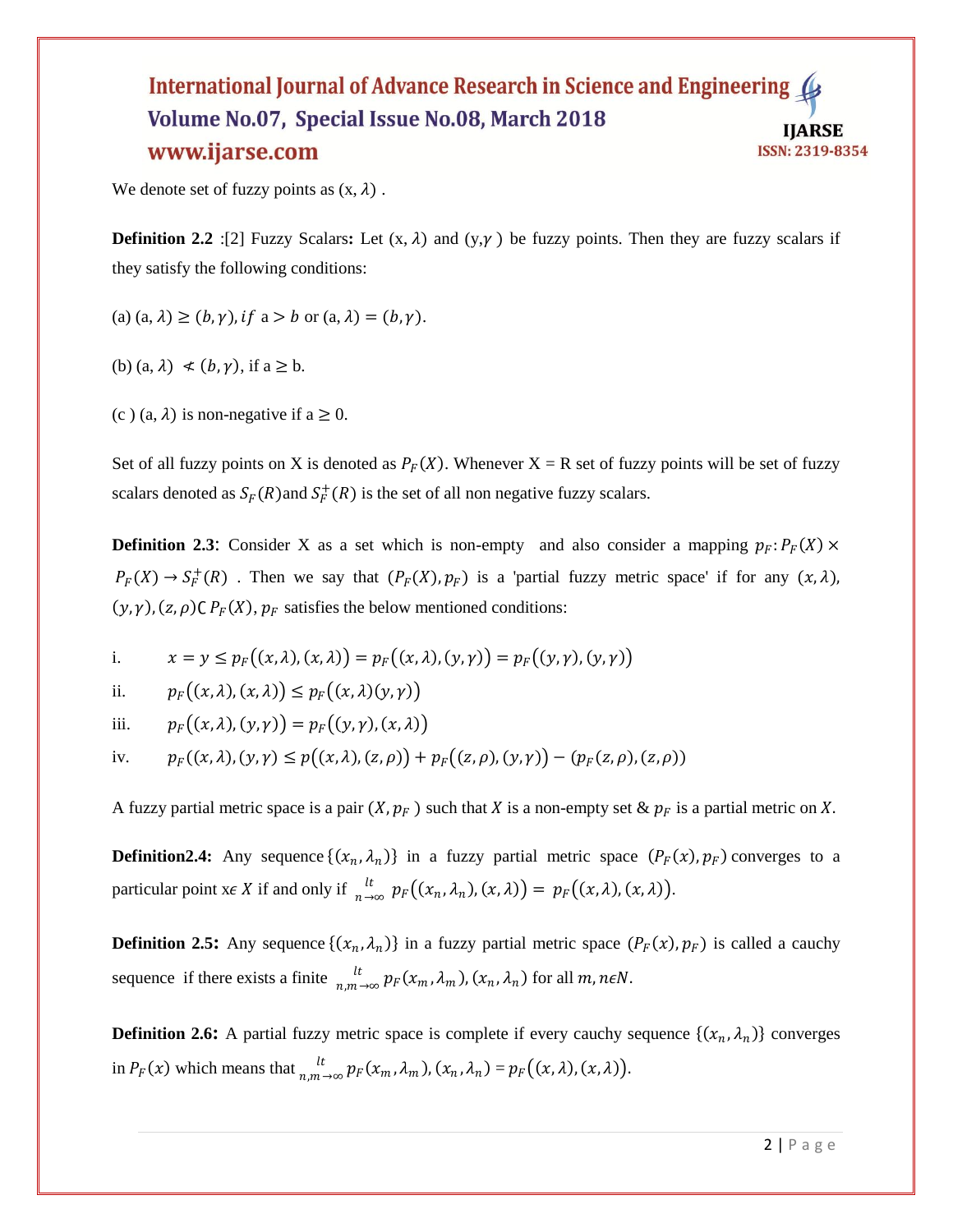**Lemma 2.1:** Let  $(P_F(x), p_F)$  be a fuzzy partial metric space then it is complete if and only if the the metric space  $(X, p)$  is compelete. Also,  $\int_{n\to\infty}^{lt} p_F((x_n, \lambda_n), (x, \lambda)) = 0$  if and only if  $lt$  $\sum_{n,m \to \infty}^{n} p_F(x_m, \lambda_m), (x_n, \lambda_n) = p_F((x_n, \lambda_n), (x, \lambda)) = p_F((x, \lambda), (x, \lambda)).$ 

### **III. MAIN RESULTS**

**Theorem 3.1-** Let there be a 'fuzzy partial metric space'  $P_F$  on  $P_F(x)$ , and  $(P_F(x), P_F)$  be a complete 'fuzzy partial metric space.' Let T:  $P_F(x) \to P_F(x)$  be a continuous and non-decreasing mapping. If  $\exists x_0 \in$ X such that  $(x_0, \lambda_0) \leq T(x_0, \lambda_0)$  then  $\exists x \in X$  such that  $Tx = x$ . Moreover,  $p_F((x, \lambda), (x, \lambda)) = 0$ .

Proof: Let T( $x_0, \lambda_0$ ) = ( $x_0, \lambda_0$ ) then there is nothing to prove.

Let  $(x_0, \lambda_0) \neq T(x_0, \lambda_0)$ . Also let  $(x_n, \lambda_n) = T(x_{n-1}, \lambda_{n-1})$ .

We need to show that  $(x_{n_0}, \lambda_{n_0}) = (x_{n_0+1}, \lambda_{n_0+1})$  as it will prove that  $(x_{n_0}, \lambda_{n_0})$  is a fixed point of T.

$$
\therefore \text{ Let } (x_{n+1}, \lambda_{n+1}) \neq (x_n, \lambda_n).
$$

As,  $(x_{n_0}, \lambda_{n_0}) \leq T(x_0, \lambda_0)$ , and T is non-decreasing for every  $n \in N$ .

∴  $(x_0, \lambda_0)$   $\leq$   $(x_1, \lambda_1)$   $\leq$   $(x_1, \lambda_1)$   $\leq$   $(x_2, \lambda_2)$   $\leq$  ......  $\leq$   $(x_n, \lambda_n)$   $\leq$   $(x_{n+1}, \lambda_{n+1})$ ........

As 
$$
(x_{n-1}, \lambda_{n-1}) \leq (x_n, \lambda_n)
$$
.

$$
\therefore p_F((x_{n+1}, \lambda_{n+1}), (x_n, \lambda_n)) = p_F(T(x_n, \lambda_n), T(x_{n-1}, \lambda_{n-1})).
$$

$$
\leq p_F((x_n, \lambda_n), (x_{n-1}, \lambda_{n-1})) - \phi(p_F((x_n, \lambda_n), (x_{n-1}, \lambda_{n-1})).
$$

$$
\langle p_F(x_n,\lambda_n), (x_{n-1},\lambda_{n-1})
$$

 $\therefore p_{f_n} = \{ p_F((x_{n+1}, \lambda_{n+1}), (x_n, \lambda_n) \} \text{ is a non-negative and decreasing sequence.} \}$ 

∴ It has a limit p. Let p> 0 then  $\exists n_0 \in N$  such that  $\phi(p_{f_n}) \ge \phi(p) > 0$  for all  $n > n_0$ 

and 
$$
p_{f_n} \leq p_{f_{n-1}} \cdot \phi(p_{f_{n-1}}) \leq p_{f_{n-1}} \cdot \phi(p)
$$
.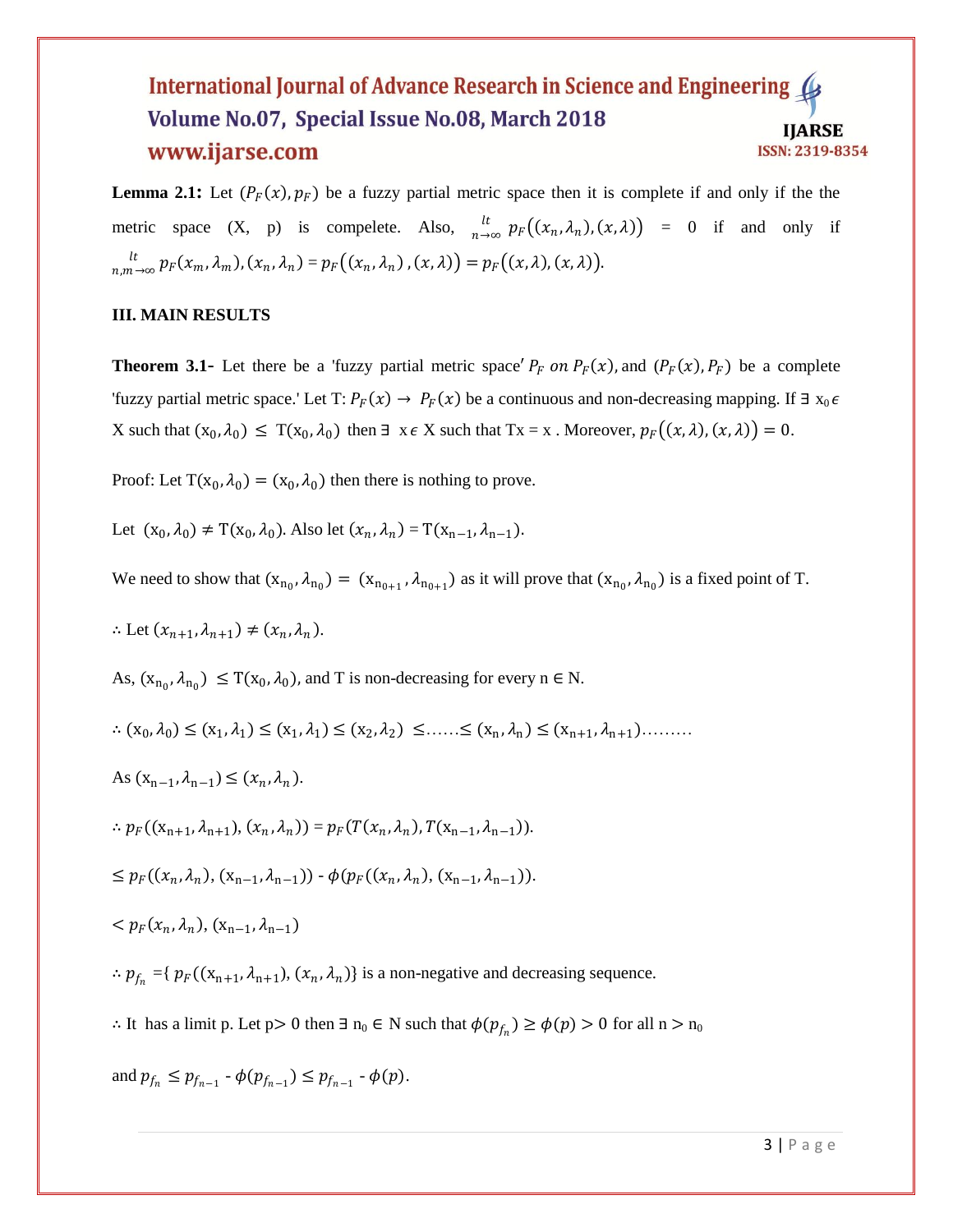Taking limit as  $n \rightarrow \infty$  we have:

 $p \leq p - \phi(p) \leq p$  which is a contradiction. ∴  $p_F = 0$ .

Now we need to show that  $(x_n, \lambda_n)$  is a cauchy sequence.

Since, 
$$
\lim_{n \to \infty} p_F(x_n, \lambda_n)
$$
,  $(x_{n-1}, \lambda_{n-1}) = 0$ 

We can easily show that  $\int_{n\to\infty}^{lt} p_F(x_{n+1}, \lambda_{n+1}), (x_n, \lambda_n) = 0$ . See [6].

Hence,  $(x_n, \lambda_n)$  is a cauchy sequence.

Also, as 
$$
{}_{n \to \infty}^{lt} p_F((x_{n+1}, \lambda_{n+1}), T(x, \lambda)) = p_F((T(x, \lambda), T(x, \lambda)).
$$

And,  $p_F((x, \lambda), T(x, \lambda)) \leq p_F((x, \lambda), (x_{n+1}, \lambda_{n+1})) + p_F((x_{n+1}, \lambda_{n+1}), T(x, \lambda))$ 

 $-p_F((x_{n+1}, \lambda_{n+1}), (x_{n+1}, \lambda_{n+1}))$ 

 $\leq p_F((x_{n+1}, \lambda_{n+1}), (x, \lambda)) + p_F((x_{n+1}, \lambda_{n+1}), T(x, \lambda))$ 

Letting  $n \rightarrow \infty$  we get :

 $p_F((x, \lambda), T(x, \lambda)) \leq p_F((T(x, \lambda), T(x, \lambda)))$ 

$$
\leq p_F((x,\lambda),(x,\lambda)) - \phi(p_F((x,\lambda),(x,\lambda)) = 0.
$$

 $\therefore$   $p_F((x, \lambda), T(x, \lambda)) = 0$ . Hence,  $T(x, \lambda) = (x, \lambda)$ .

**Lemma 3.1 -** [6] For every  $(x, \lambda)$ ,  $(y, \gamma) \in p_F(X)$  **E** an upper bound or a lower bound. That is, for all  $x, y \in X \exists z \in X$  which is comparable to  $(x, \lambda)$  and  $(y, \gamma)$ .

**Theorem 3.2 -** We now prove the uniqueness of T using the lemma 3.1.

Proof: Let ∃  $(z, \rho)$  and  $(y, \gamma)$  ∈  $p_F(X)$  which are two different fixed points of T.

 $\therefore p_F((z, \rho), (y, \gamma)) > 0$ . Now,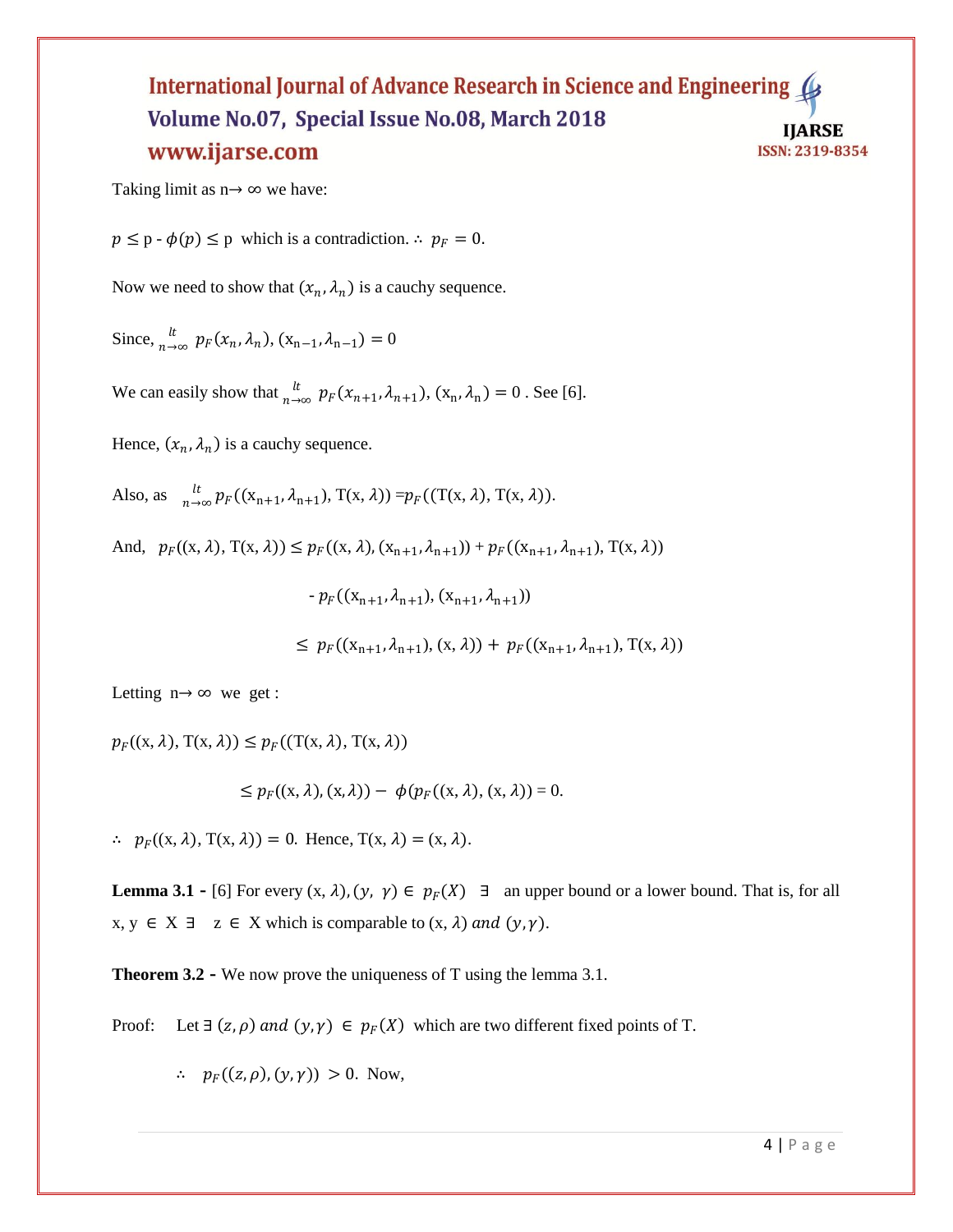(i) If  $(z, \rho)$  and  $(y, \gamma)$  are comparable then

$$
T^{n}(z,\rho) = (z,\rho)
$$
 and  $T^{n}(y,\gamma) = (y,\gamma)$  are comparable for  $n = 0,1,2...$ 

 $\therefore p_F((z, \rho), (y, \gamma)) \leq p_F(\mathbb{T}^n(z, \rho), \mathbb{T}^n(y, \gamma))$  $\leq p_F(T^{n-1}(z,\rho), T^{n-1}(y,\gamma))$  $-\phi(T^{n-1}(z,\rho), T^{n-1}(y,\gamma))$  $= p_F((z, \rho), (y, \gamma)) - \phi(p_F(z, \rho), (y, \gamma))$  $F_{F}((z, \rho), (y, \gamma)).$ 

which is a contradiction.

(ii) If  $(z, \rho)$  and  $(y, \gamma)$  are comparable then  $\exists x \in X$  comparable to z & y.

Since, T is increasing therefore  $T^n(x)$  is comparable to  $T^n(z, \rho) = (z, \rho)$ 

and 
$$
T^n(y, \gamma) = (y, \gamma)
$$
 for  $n = 0, 1, 2, \ldots$   
\n $\therefore p_F(z, T^n x) = p T^n((z, \rho), T^n(x, \lambda))$   
\n $\leq p_F(T^{n-1}(z, \rho), T^{n-1}(x, \lambda)) - \phi p_F(T^{n-1}(z, \rho), T^{n-1}(x, \lambda))$   
\n $= p_F((z, \rho), T^{n-1}(x, \lambda)) - \phi p_F((z, \rho), T^{n-1}(x, \lambda))$   
\n $< p_F((z, \rho), T^{n-1}(x, \lambda))$ 

Also,  $\int_{n\to\infty}^{lt} P((y, \gamma), T^n(x, \lambda)) = 0$ 

$$
p_F((z,\rho),(y,\gamma)) \leq p((z,\rho),T^n(x,\lambda))
$$

taking limit  $n \to \infty$  gives  $p((z, \rho), (y, \gamma)) = 0$  which is a contradiction.

$$
\therefore \hspace{1cm} p_F\big((z,\rho),(y,\gamma)\big) > 0.
$$